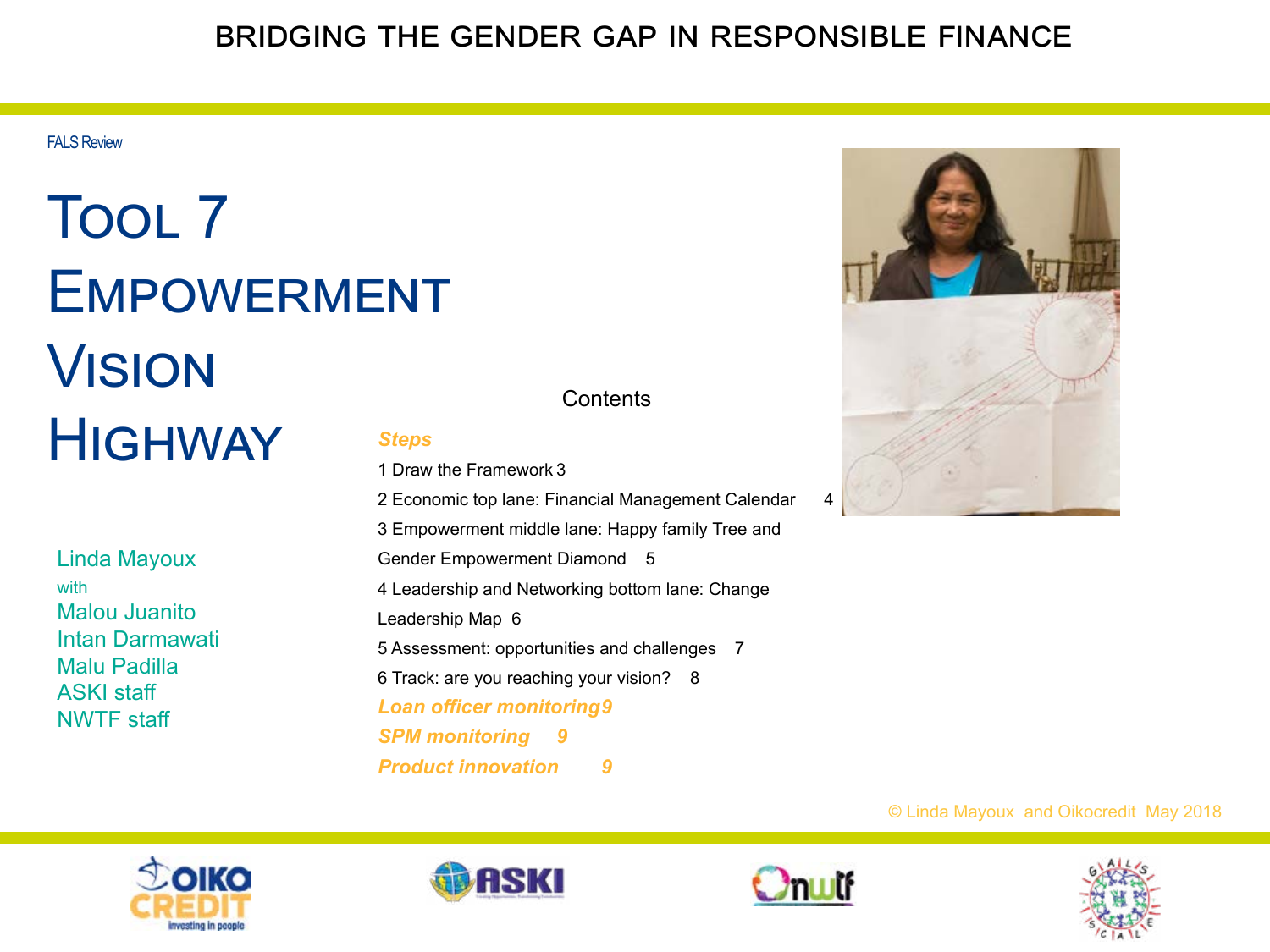



Middle: Empowerment from Happy Family Tree and Gender Empowerment Diamond

Bottom: Networking and Leadership from

*The Empowerment Vision Highway is the multi-lane planning framework that brings together the achievements and future plans from the other 4 tools:*

*Top Lane:* economic vision, achievements and plans from the Loan Management Calendar and the first Vision Journey. *Middle Lane:* achievements on personal empowerment, household changes from the Happy Family Tree and Gender Emowerment Diamond *Bottom Lane: l*eadership and networking from the Financial Management Map and Change Leadership Map.

The Empowerment Vision Highway is drafted (first in pencil) on the next double page after your previous tool. Remember to put your name and the date in the top left hand corner.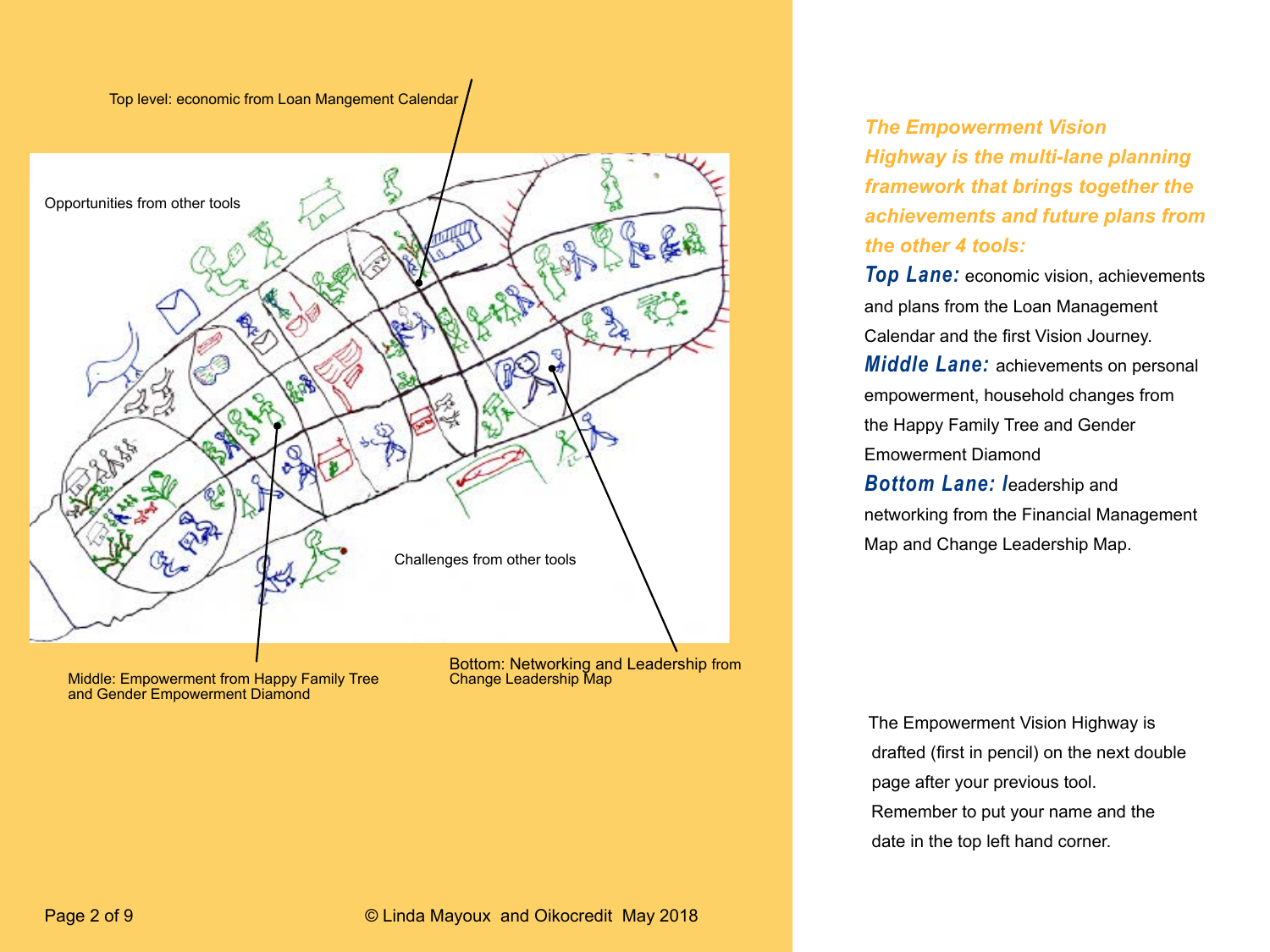

# *Draw the Framework*

*Vision:* Draw a red Vision Circle with sun rays at the top right of the spread.

#### *Start/baseline circle and lanes:* Draw

a black circle at the bottom left of the page. This represents where you started before FALS. Join the vision and baseline circle with 4 lines to give three lanes to this highway.

#### *Current achievement circle*: Then a

little way along the road put a thick red circle - this represents your current red fruit achievements as a result of FALS.

#### *Future target and milestones:* Then draw

a thick green circle next to the vision circle and decide when you want to put your next target - what will be the timeframe for this plan. Maybe the next loan cycle, maybe a specific personal date. Then divide up the space between the achievement circle and the target circle with 2-3 milestones. It is suggested the first of **these milestones would be 1 month to motivate you to**<br> **1 start action very soon after the workshop.**<br> **1** start action very soon after the workshop.

Page 3 of 9 © Linda Mayoux and Oikocredit May 2018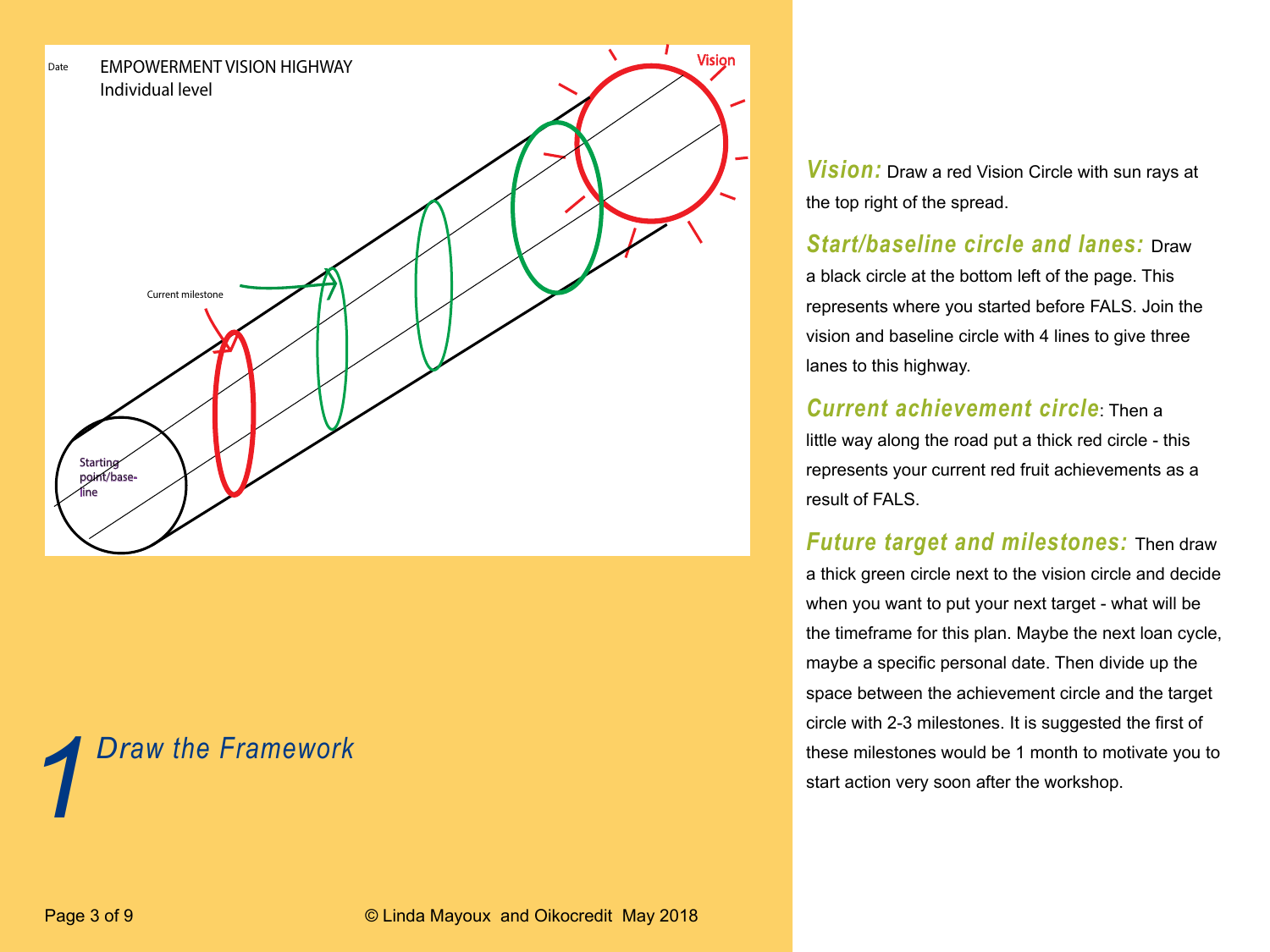

*2 Economic top lane: Financial Management Calendar*

You need first to review your Financial Management Calendar and update the tracking of achievements, actions, opportunities and challenges. Then start to fill in the Empowerment Vision Highway top lane:

*Vision circle:* What is your economic vision for the future - to grow your existing business, diversify to new ones or change completely?

*Start/baseline circle and lanes:* What was your economic starting point before FALS.

*Current achievement circle*: Have you achieved your FMC target for the loan cycle?

*Future target and milestones:* What would be your next target eg for your next loan? What would be the milestones? What would be the actions to move from one milestone to the next?

Page 4 of 9 © Linda Mayoux and Oikocredit May 2018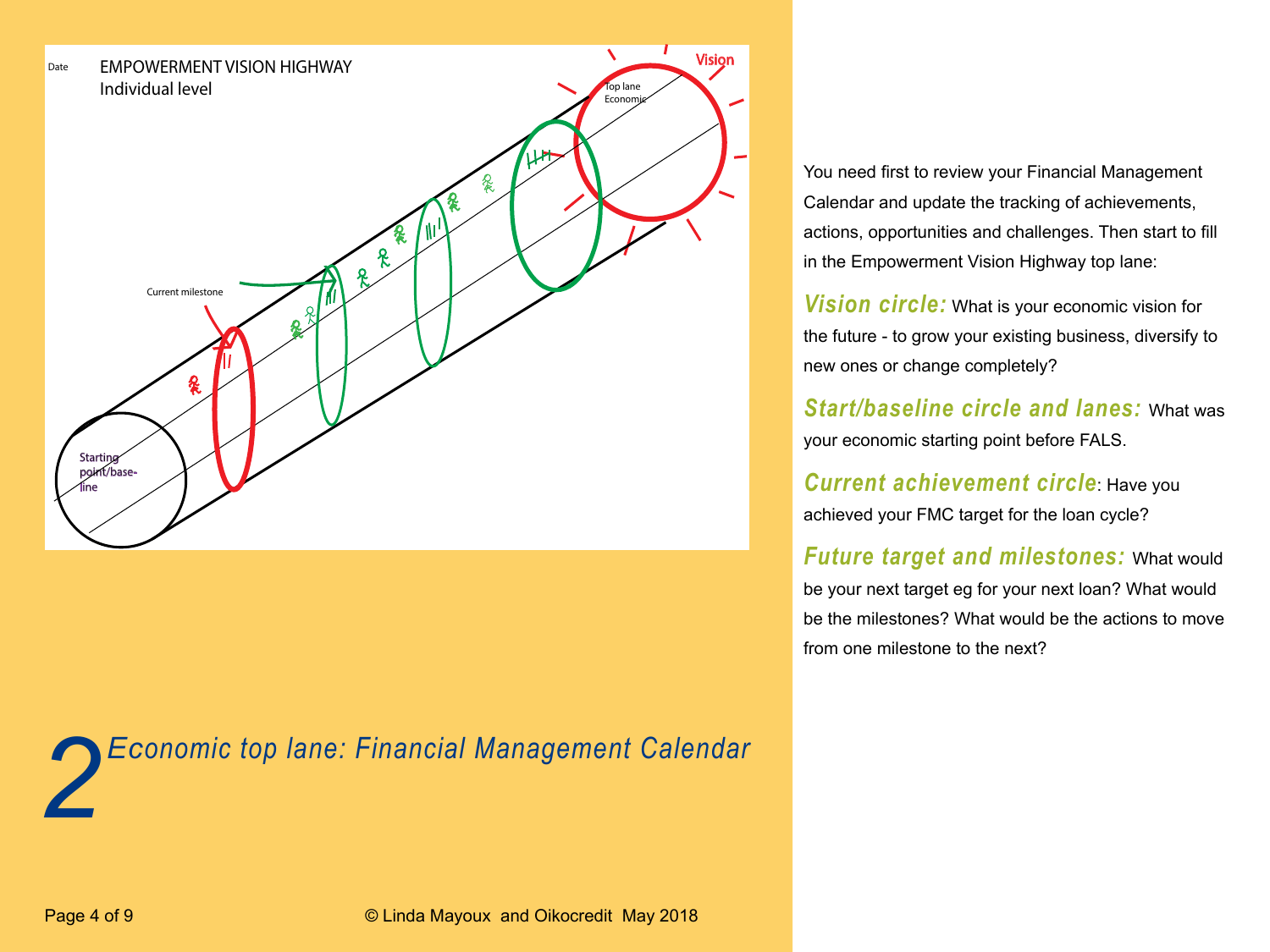

*3 Empowerment middle lane: Happy family Tree and Gender Empowerment Diamond*

Improving relationships and fairness in the family, and gender empowerment are necessary to significant economic improvements. You need first to review your Happy Family Tree and update the green and red fruits. Then consider your achievements and future change priorities from the Gender Empowerment Diamond. Then start to fill in the EVH middle lane:

*Vision:* What is you vision now for a Happy Family and Gender Empowerment. Draw that in the middle lane of the vision circle.

*Start/baseline circle and lanes:* How was your situation when you started FALS? Draw that in the black circle.

*Current achievement circle*: What have been your red fruit achievements as a result of FALS? Draw those in the red circle.

*Future target and milestones:* Then put what you think you can change by the time of your next target. What would be the milestones and activities?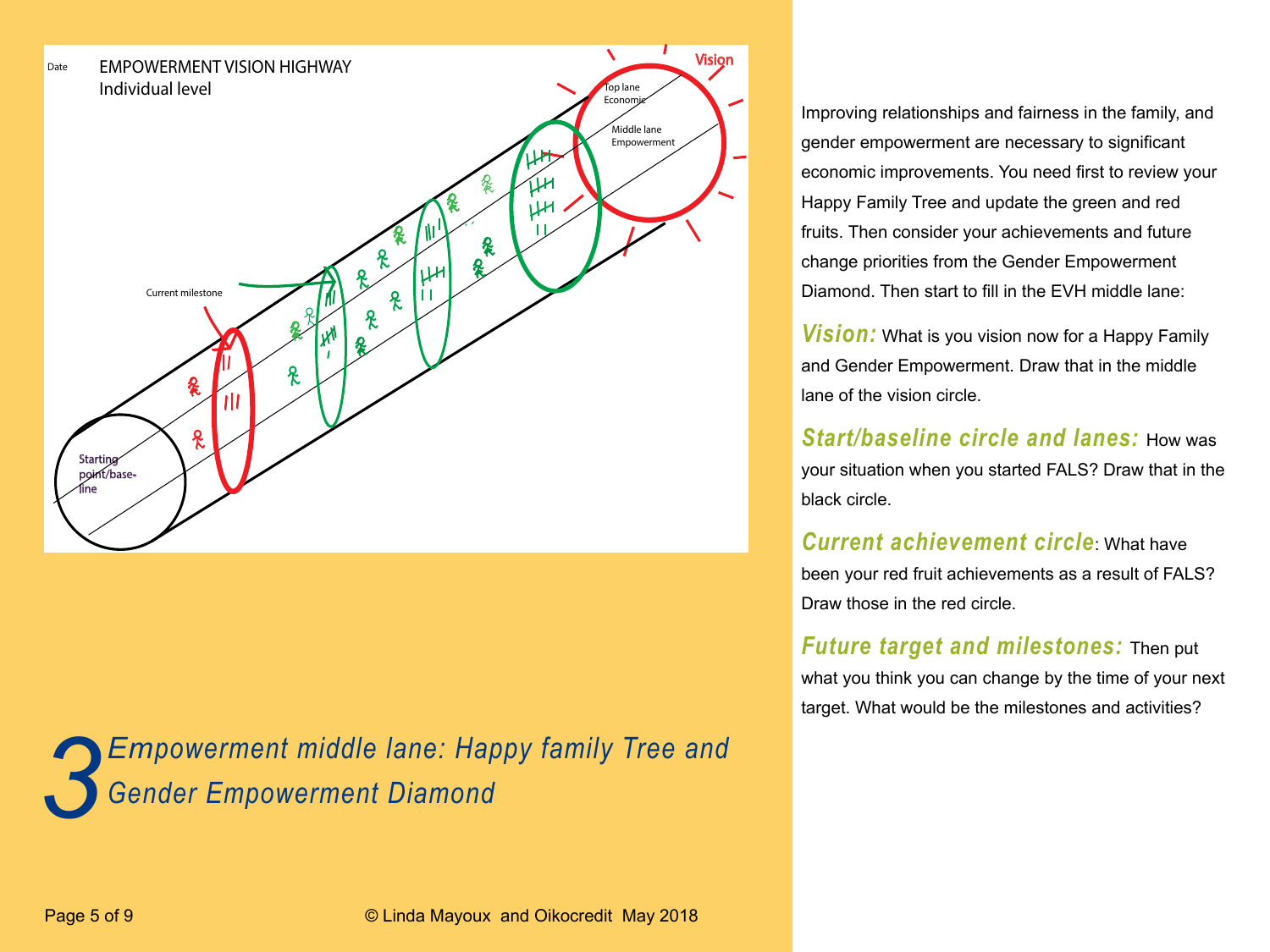

*4Leadership and Networking bottom lane: Change Leadership Map*

Achieving these changes requires also strengthening your support networks in markets and communities. Sharing the FALS tools is likely to be a significant way to do that - the more you help others, the more they will help you, and the more respect you will get. Review your Financial Resources Map and Change Leadership Map.Then start to fill in the EVH bottom lane:

*Vision:* What is your vision of your networks and leadership?

*Start/baseline circle and lanes:* What was your starting point before FALS?

*Current achievement circle*: How many people, in what networks, have you shared the FALS methodology? Which relationships have improved?

*Future target and milestones:* In what ways do you think you can increase your networks and leadership through sharing the FALS methodology in the milestones? What actions will you take?

Page 6 of 9 © Linda Mayoux and Oikocredit May 2018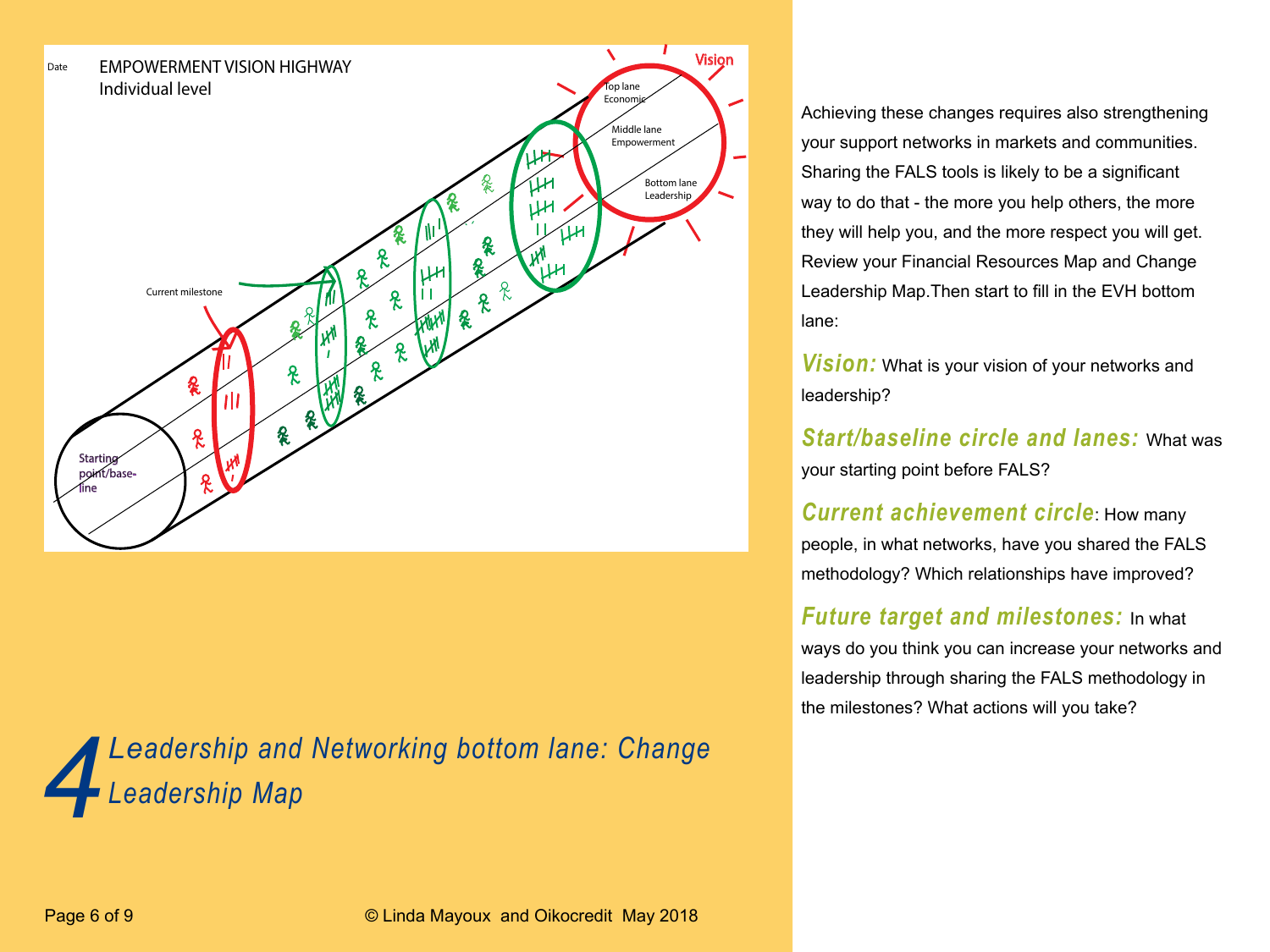

*5 Assessment: opportunities and challenges*

You will also need to review the opportunities and challenges from your first vision journey and the business challenge action tree:

*Opportunities:* Which opportunities did you manage to get? Were any less achievable than others? Try to identify at least 5 new opportunities you discovered. Draw the opportunities you think are likely to be relevant for moving to your next target on the top of the road - some may be timed for only one milestone, put these in that place nhext to the road. More general opportunities you can put anywhere but further from the road. Try now to have 15-20 opportunities.

*Challenges:* Which challenges did you manage to overcome? Were there any unexpected challenges? Draw the challenges you think are likely to be relevant for moving to your next target on the top of the road some may be timed for only one milestone, put these in that place next to the road. More general challenges you can put anywhere but further from the road. You should do a thorough risk analysis. Then see if you can balance with opportunities that can help you address them.

Assessment: Given the opportunities and challenges, do you think you need to adjust your target ,milestones and/or activities? You can now finish your plan in pen.

Page 7 of 9 © Linda Mayoux and Oikocredit May 2018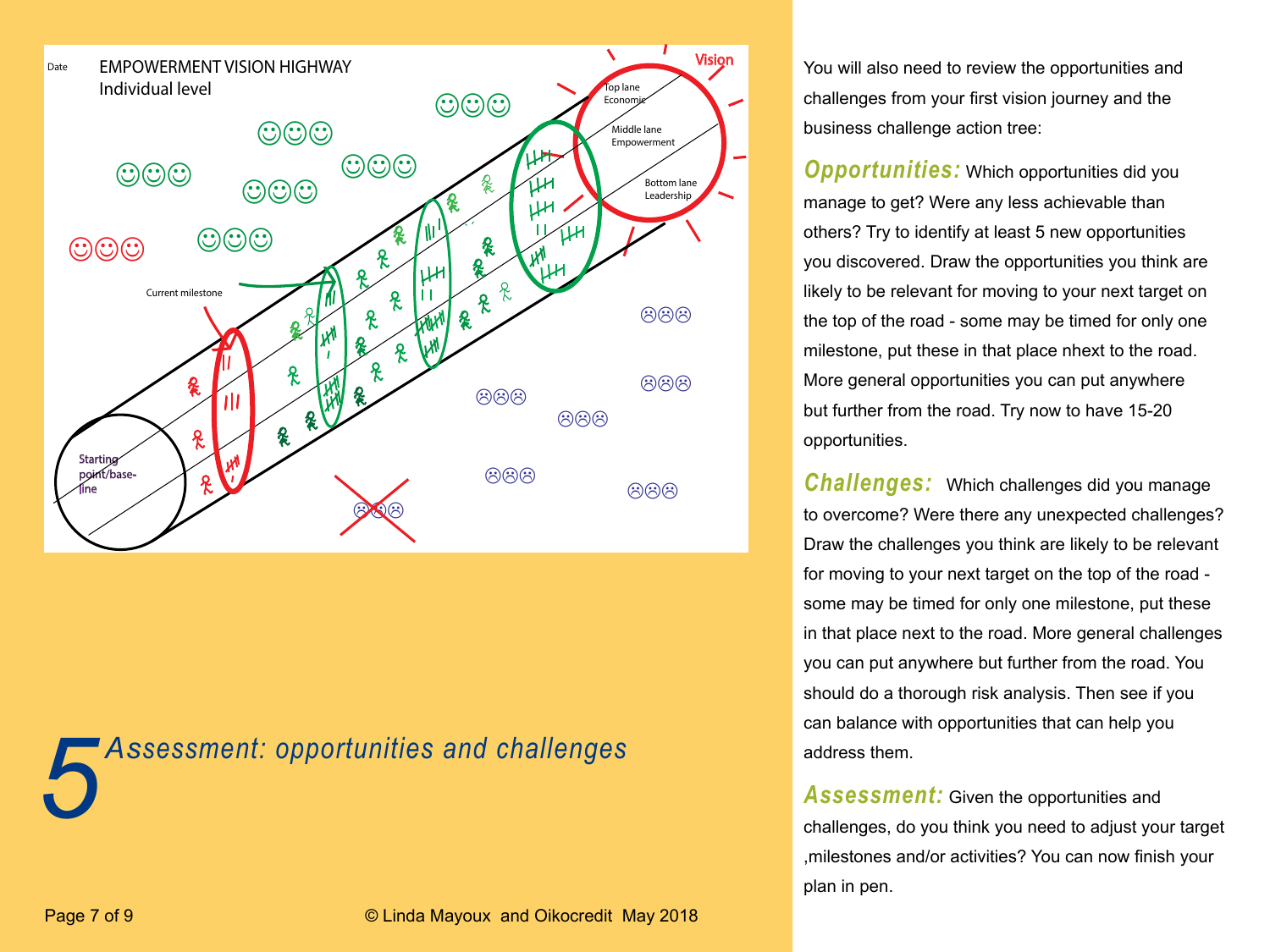



The Empowerment Vision Highway makes a detailed life plan over time, bringing together the achievements and learning from the other tools. But if you really want to progress you should continually track your achievements, and also the things you are not able to achieve as you move from one milestone to the next.

#### *Are you achieving your fruits?* If

achievements go as planned, ring those things in red as achieved.

#### *Are you on track to your longer term*

**vision?** If achievements are not going as planned but you still want them then ring in green as still unripe fruits and transfer the same green symbol to the next milestone circle. If achievements are not as planned and you decide they are no longer necessary, or impossible to achieve, then ring in blue as persished fruits.

#### *Revisit your achievements and*

*challenges* to check these and implications going forward. Did you manage to take advantage of opportunities? Have you seen more opportunities that can help in future? Did you face unexpected